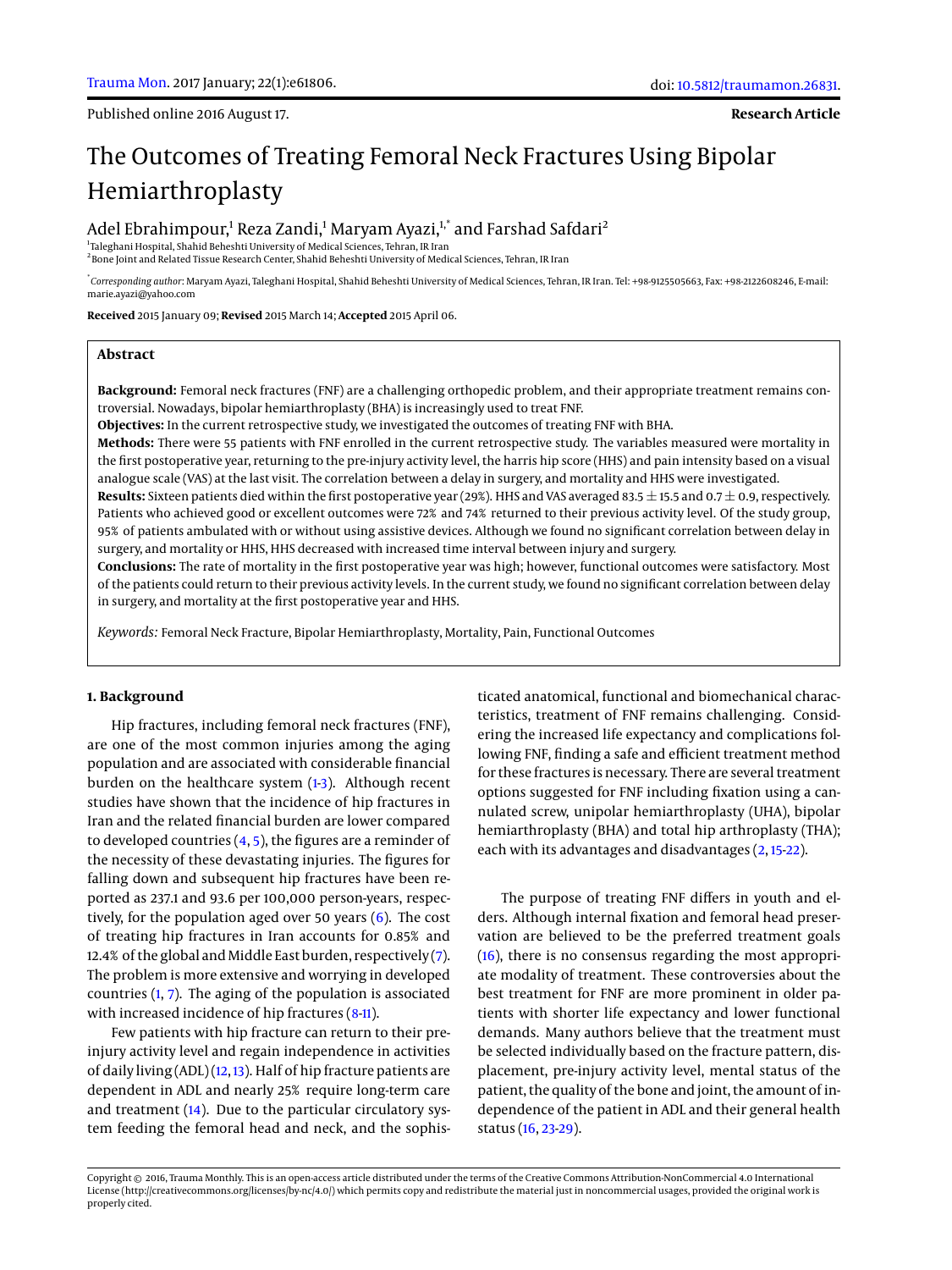# **2. Objectives**

In the current retrospective study, we investigated the outcomes of treating FNF using BHA.

#### **3. Methods**

Between 2010 and 2012, 67 patients with displaced FNF (based on Garden's classification) underwent cementless BHA through a lateral surgical approach in Taleghani Hospital, Tehran, Iran. After the operation, these patients received daily subcutaneous low molecular-weight heparin (Clexane 40 - 60mg. based on body weight) for thromboprophylaxis for five weeks. Before the injury, all of the patients were ambulatory and independent in their ADL. Age, sex, mechanism of injury, underlying diseases, the time interval between injury and operation, development of infection, symptomatic deep venous thrombosis (DVT) or any other complications were determined using medical records. Patients were called and asked to undergo an evaluation if they were interested in participating in the study. Patients returning for the last evaluation signed an informed consent.

At the final visit, a Harris Hip Score (HHS) questionnaire was completed for all of the patients. The scores < 70 were graded as poor, between 70 - 79 as fair, between 80 - 89 as good and  $\geq$  90 as excellent. The pain intensity was determined utilizing a 10cm scale (visual analogue scale). In this scale, 0 indicated no pain and 10 indicated the most imaginable severe pain. Also, patients were asked about returning to their preoperative activity level. The mortality events at the first postoperative year were also recorded.

The correlation between delayed surgery, and the risk of first postoperative year mortality and functional outcomes was investigated utilizing Spearman's rank correlation coefficient (rho) and Pearson's correlation coefficient (r), respectively. Statistical analysis was performed with SPSS statistical software (version 15.0; SPSS, Chicago, IL). A value of  $P < 0.05$  was considered statistically significant.

## **4. Results**

Of 67 patients, nine patients were lost due to change of address or unwillingness to cooperate in the study. Also, three patients died after the first postoperative day and were excluded. Fifty-five patients completed the study. The characteristics of the patients are presented in [Table 1.](#page-1-0) Some patients suffered from more than one comorbidity.

Sixteen patients (29%) died at the first postoperative year (all-cause mortality). Thromboembolic disease was observed in one patient two weeks postoperatively, who died because of pulmonary embolism. One other patient

<span id="page-1-0"></span>**Table 1.** The Characteristics of Patients with Femoral Neck Fracture Who Underwent Bipolar Hemiarthroplasty

| <b>Characteristics of Patients</b>          | <b>Values</b>            |
|---------------------------------------------|--------------------------|
| <b>No. Patients</b>                         | 55                       |
| Age, y                                      | $72.9 \pm 14.3, 35 - 91$ |
| Gender                                      |                          |
| Male                                        | 24                       |
| Female                                      | 31                       |
| Mechanism of injury                         |                          |
| Falling down                                | 39                       |
| Direct trauma                               | 5                        |
| Car accident                                | 11                       |
| Side of fractured limb                      |                          |
| Right                                       | 37                       |
| Left                                        | 18                       |
| Comorbidity                                 |                          |
| Without comorbidity                         | 17                       |
| Hypertension                                | 28                       |
| Ischemic heart disease                      | 13                       |
| Malignancy                                  | 4                        |
| Asthma                                      | 2                        |
| Cerebrovascular accident                    | $\overline{2}$           |
| Diabetes mellitus                           | 25                       |
| Hyperlipidemia                              | 11                       |
| Others                                      | 13                       |
| Time interval between injury and surgery, d | $7.1 \pm 3.8, 1 - 24$    |

died intraoperatively because of myocardial infarction. Of the 39 remaining patients, two patients developed surgical site infection. One of them was treated successfully with oral antibiotic therapy, while another patient underwent irrigation and debridement several times. Prosthetic hip dislocation occurred in one patient, who underwent reoperation. The clinical and functional evaluations were performed for the 39 remaining patients [\(Table 2\)](#page-2-0). These patients were followed for 28.1±3.8 months (range: 21 - 40 month).

The interval between injury and surgery was not correlated significantly with first year mortality ( $P = 0.321$ ) and HHS ( $P = 0.793$ ). However, [Figure 1](#page-2-1) shows that a decreased interval between injury and surgery is associated with increased HHS.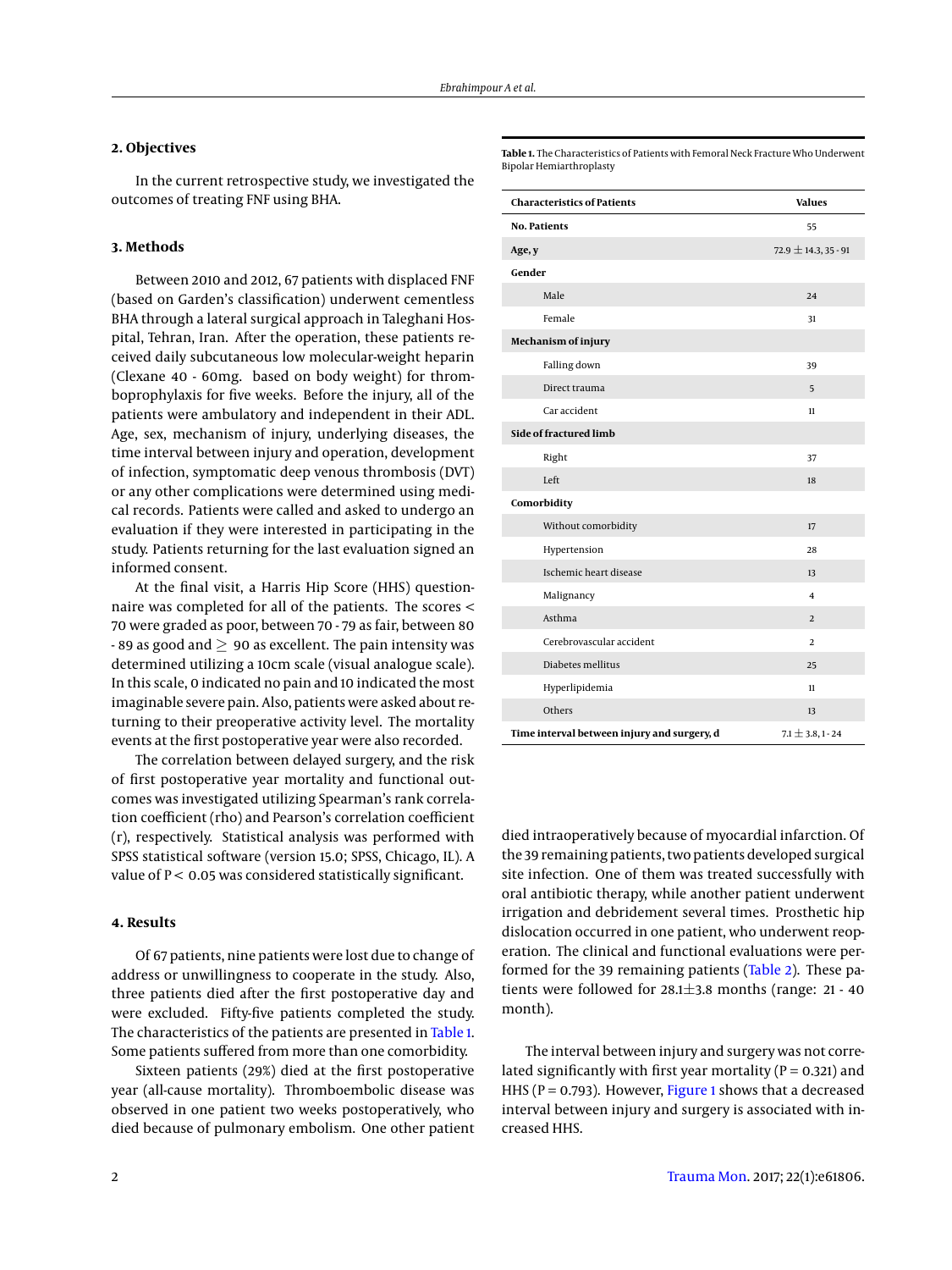| <b>Characteristics of Patients</b> | <b>Values</b>               |
|------------------------------------|-----------------------------|
| <b>No. Patients</b>                | 39                          |
| <b>HHS</b>                         | $83.5 \pm 15.5$ , (62 - 96) |
| <b>Grading based on HHS</b>        |                             |
| Poor                               | 3                           |
| Fair                               | 8                           |
| Good                               | 15                          |
| Excellent                          | 13                          |
| Pain based on VAS                  | $0.7 \pm 0.9$ (0 - 6)       |
| Return to previous activity level  | 29                          |
| <b>Current level of activity</b>   |                             |
| <b>Bed rest</b>                    | $\overline{a}$              |
| Ambulatory                         | 24                          |
| Ambulatory with assistive devices  | 13                          |

<span id="page-2-0"></span>**Table 2.** The Clinical and Functional Outcomes of Patients with Femoral Neck Fracture Who Underwent Bipolar Hemiarthroplasty

Abbreviations: HHS, Harris Hip Score; VAS, Visual Analogue Scale.

<span id="page-2-1"></span>

#### **5. Discussion**

Hip fractures are one of the most important and challenging orthopedic injuries. Several treatment modalities have been used for treating these injuries. However, bipolar hemiarthroplasty (BHA) is increasingly used worldwide to treat displaced femoral neck fractures (FNFs). Although, there have been several studies conducted regarding the results of the procedure, concerns about the rate of morbidity and mortality following FNF, especially in older patients with comorbidities, propelled us to perform the cur-

[Trauma Mon.](http://traumamon.com) 2017; 22(1):e61806. 3

rent retrospective study.

Altay et al. retrospectively investigated the outcomes of cemented BHA in 76 patients over the age of 65 years. Patients were followed for at least one year. They found that HHS averaged 84.7 and 85.5 in patients operated on through posterior and anterior approaches, respectively. Although early dislocation occurred in 9.6% of patients who underwent the posterior approach, they concluded that BHA is an appropriate and effective treatment for this patient population and the approach does not affect the outcomes [\(30\)](#page-5-1). In another study with 3.5 years follow up, Bezwada et al. evaluated the clinical and radiographic outcomes of cementless BHA for treating displaced FNF in patients over 65 years of age. The HHS averaged 82 points. Loosening of the femoral stem was found in two cases. Conversion to total hip arthroplasty (THA) was performed for six cases due to the severe groin pain. Bezwada et al. concluded that cementless BHA is a safe and efficient treatment modality with predictable outcomes [\(31\)](#page-5-2). Rajak et al. treated 30 patients with displaced FNF using BHA and found acceptable short-term functional outcomes. One patient with intraoperative periprosthetic fracture and one with prosthetic dislocation were observed [\(32\)](#page-5-3). Also, Unger et al. reported satisfactory outcomes of treating FNF using BHA with a low rate of complications [\(33\)](#page-5-4). In 2013, van den Bekerom et al. reported the outcomes of hemiarthroplasty in patients with FNF. The surgeries were performed between 1975 - 89 and patients were followed up with until death. The authors found that the mortality rate after the first and fifth postoperative years was 28% and 63%, respectively. Sixteen percent of the patients underwent revision surgery due to aseptic loosening, protrusion or both  $(34)$ . Schneppendahl demonstrated that BHA is associated with increased mortality. However, the impact of BHA has significantly decreased over the last twenty years [\(35\)](#page-5-6).

Utilizing bone cement in BHA has remained controversial. Recently, Langslet et al. found that both cemented and cementless BHAs are useful for treatment of displaced femoral neck fracture with satisfactory functional outcomes. Although, uncemented BHA was associated with a higher HHS, and the risk of later femoral fracture was greater in this group [\(36\)](#page-5-7). Also, in a similar study, Ng and Krishna demonstrated that functional outcomes, complications and mortality were the same between cemented and cementless BHA [\(37\)](#page-5-8). In addition, Figved et al. found that both arthroplasties can be used with good results for treating displaced FNF [\(38\)](#page-5-9). A systematic review by Ahn et al. resulted in similar findings [\(18\)](#page-4-16). These studies show that cemented or uncemented BHA are appropriate and reasonable treatment modalities for FNF in elderly patients and use of bone cement does not significantly affect the outcomes.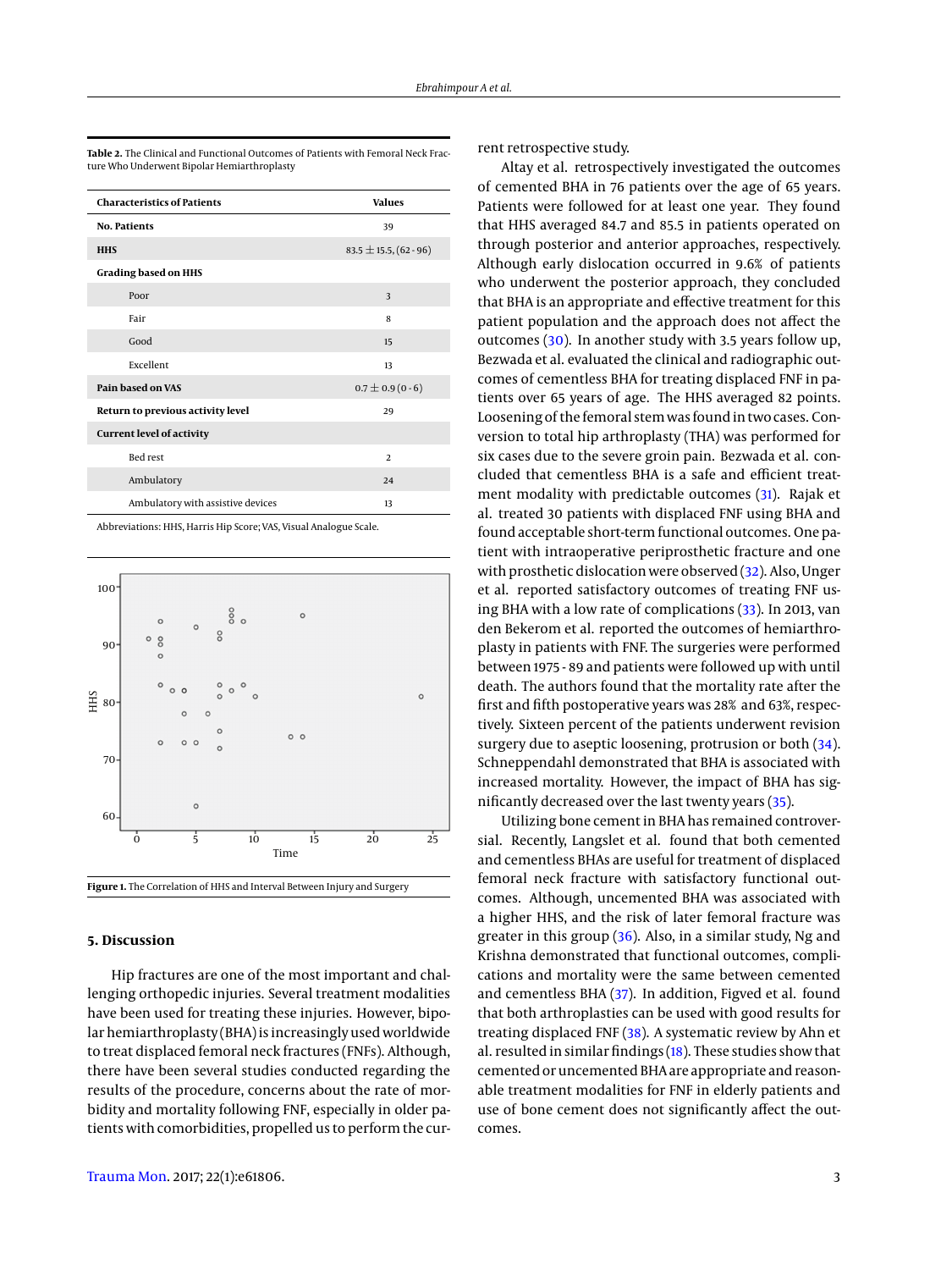In the current study, we also evaluated the short-term outcomes of treating displaced FNFs in elderly patients (mean age: 73 years); most of them suffered from comorbidities. Unfortunately, 29% of our patients died during the first postoperative year. One patient died intraoperatively due to the myocardial infarction. In addition, despite chemical thromboprophylaxis, another patient died due to a pulmonary embolism. Of the surviving patients, one patient required reoperation because of dislocation, which was caused by a surgical technical error (excessive anteversion). We operated on a 35-year-old patient who suffered from malignancy and other comorbidities, and because of a short life expectancy, we decided not to perform open reduction and internal fixation for this patient. Deep infection and osteomyelitis developed in one patient who was treated successfully with antibiotic therapy and surgical debridement. There were no major complications in other patients. The mean of the HHS was acceptable (83.5) and 72% of patients achieved good to excellent outcomes. Most of the patients did not require analgesic consumption at the last visit. Only one patient complained of severe, bothersome pain. Interestingly, 74% of patients regained their pre-injury level of activity. Of 39 patients who were evaluated at the last visit, only two patients were on bed rest (5%), while the others could ambulate independently with or without using assistive devices.

Comparing the outcomes of hemiarthroplasty using bipolar and unipolar prostheses shows that although there are some advantages with using BHA, UHA can share many of these advantages with a lower cost [\(39](#page-5-10)[-41\)](#page-5-11). Stoffel et al. recommended using UHA for inactive elderly patients with FNF [\(39\)](#page-5-10). In a recent meta-analysis by Liu et al., UHA and BHA achieved similar clinical outcomes in treatment of displaced FNF fractures in elderly patients [\(41\)](#page-5-11). However, some authors prefer using BHA for this patient population  $(42)$ .

Addressing the controversies about the most appropriate treatment modality for FNF, some surgeons compared the outcomes of internal fixation osteosynthesis and arthroplasty. A meta-analysis in 2003 found that arthroplasty is associated with reduced risk of revision surgery but with greater rate of infection, blood loss, operation time and possibly increased mortality rates, which should be evaluated in future studies with a greater sample size [\(43\)](#page-5-13). In a meta-analysis by Dai et al., arthroplasty significantly reduced the rate of surgical revision and complications compared to internal fixation. They found no increased rate of mortality because of arthroplasty. Dai et al. suggested that arthroplasty should be considered as the primary treatment modality for elderly patients with FNF [\(2\)](#page-4-11). Nicolaides et al. demonstrated that although arthroplasty has led to better functional outcomes and

lower rates of reoperation, the risk of infection, the volume of blood loss and the operation time were significantly higher with arthroplasty [\(44\)](#page-5-14). Wang et al. found similar outcomes [\(20\)](#page-4-17). Recently Stoen et al. reported the findings of a clinical trial and found no difference in terms of survival, complications and functional outcomes between hemiarthroplasty and internal fixation with two cannulated screws. However, they concluded that hemiarthroplasty is the treatment of choice with predictable outcomes for FNF. They advised more studies should be performed to compare THA and hemiarthroplasty [\(45\)](#page-5-15). It seems that although some authors supported arthroplasty for treatment of FNF, each of the two methods (arthroplasty or internal fixation) has its own advantages and disadvantages, and more extensive studies are required.

Some authors compared the outcomes of hemiarthroplasty and THA for treating unstable FNF in elderly patients. For example, in a randomized clinical trial Blomfeldt et al. compared THA and BHA for treating displaced FNF in elderly patients and concluded that based on the better functional outcomes and the same rate of complications and mortality, THA can be used as the primary treatment  $(46)$ . These findings were confirmed in other studies by Park et al. [\(47\)](#page-5-17) and Hedbeck et al. [\(48\)](#page-5-18). To our knowledge, there has been no study in which the superiority of BHA over THA has been shown, however, it seems that more studies are required.

Although there are several factors causing confusion in the choice of a preferred treatment method for FNF in elderly patients (several treatment modalities, multiple factors affecting the outcomes of surgery and different methods in designing the studies), BHA seems to be a safe and efficient method with satisfactory clinical, functional and radiological outcomes. However, the high rate of mortality at the first postoperative year is a reminder that the low-risk patients must be carefully selected preoperatively based on diagnostic and screening tests.

In the current study, we found no significant correlation between delayed surgery, and functional outcomes and mortality at the first postoperative year. However, our findings suggest that the HHS was higher in patients operated on with less delay. It seems that our patients underwent surgery with a considerable operational delay compared to current guidelines. However, one should note that some problems, such as comorbidities (cardiovascular/pulmonary diseases) in elderly patients, require more detailed preoperative assessment, which is, unfortunately, a time consuming process in governmental hospitals.

Verbeek et al. reported similar results to our study in a retrospective study on 192 hip fractures. They found that delayed surgery did not affect the risk of mortality at the first postoperative year but can increase the risk of infec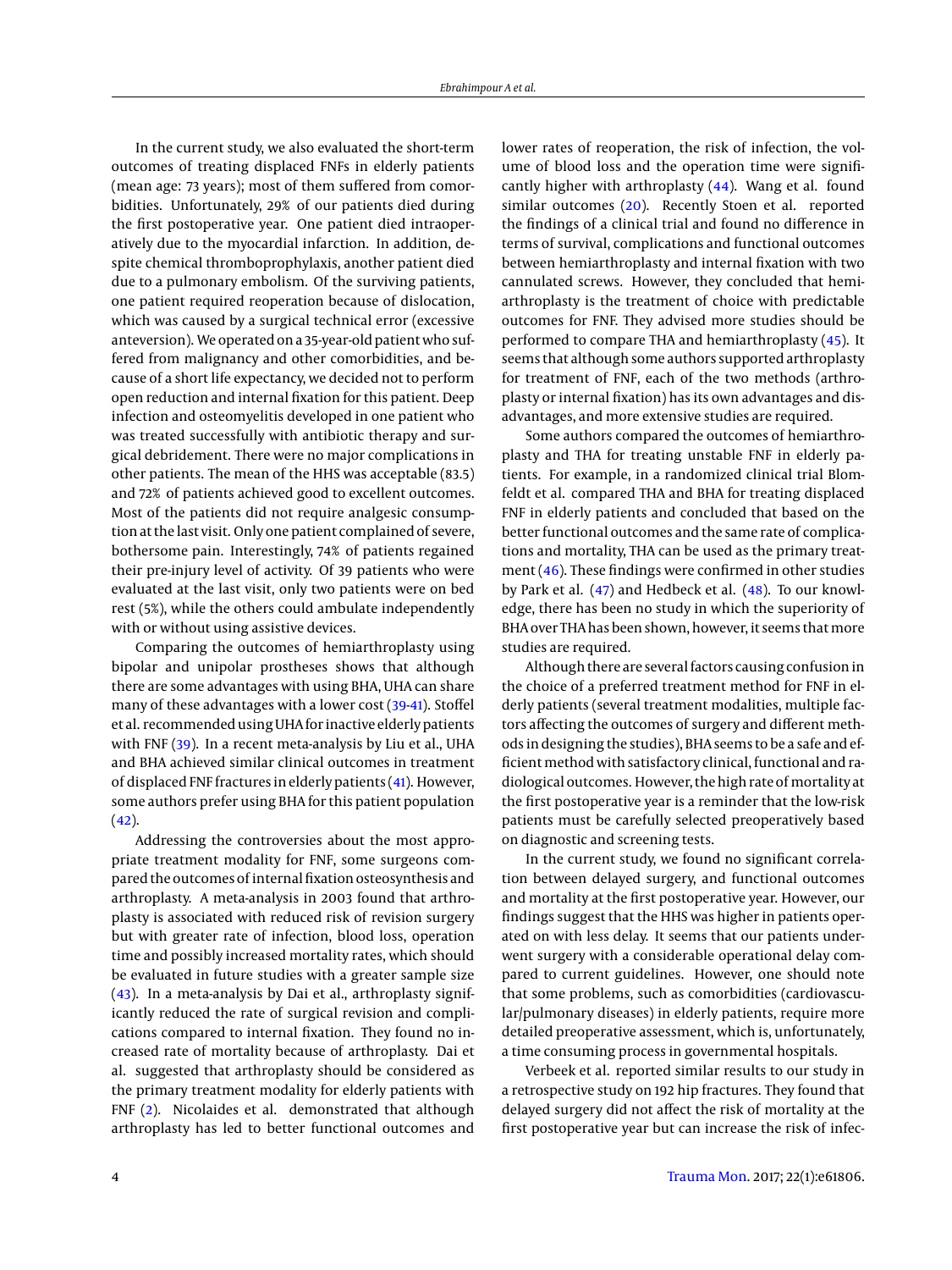tion  $(49)$ .

Similar to other studies, there were some limitations with our study. The most important limitation of the current study was its retrospective nature. We investigated the short-term outcomes and additional long-term follow up seems to be required.

In conclusion, the first year mortality in treating elderly patients with displaced FNF using cementless BHA was considerable, however, the functional outcomes were satisfactory in surviving patients.Seventy-four percent of ther patients returned to their pre-injury activities. Most of the patients were ambulatory with and without using assistive devices. The interval between injury and surgery was not correlated with mortality and functional outcomes.

#### **Footnote**

**Authors' Contribution:** Study concept and design: Adel Ebrahimpour; acquisition of data: Maryam Ayazi; analysis and interpretation of data: Farshad Safdari; drafting of the manuscript: Maryam Ayazi; critical revision of the manuscript for important intellectual content: Reza Zandi; statistical analysis: Farshad Safdari; administrative, technical, and material support: Reza Zandi; study supervision: Adel Ebrahimpour.

#### **References**

- <span id="page-4-0"></span>1. Johnell O, Gullberg B, Allander E, Kanis JA, Medos Study Group . The apparent incidence of hip fracture in Europe: a study of national register sources. *Osteoporos Int.* 1992;**2**(6):298–302. [PubMed: [1421798\]](http://www.ncbi.nlm.nih.gov/pubmed/1421798).
- <span id="page-4-11"></span>2. Dai Z, Li Y, Jiang D. Meta-analysis comparing arthroplasty with internal fixation for displaced femoral neck fracture in the elderly. *J Surg Res.* 2011;**165**(1):68–74. doi: [10.1016/j.jss.2009.03.029.](http://dx.doi.org/10.1016/j.jss.2009.03.029) [PubMed: [19552922\]](http://www.ncbi.nlm.nih.gov/pubmed/19552922).
- <span id="page-4-1"></span>3. Centers for Disease C. Fatalities and injuries from falls among older adults–United States, 1993-2003 and 2001-2005. *MMWR Morb Mortal Wkly Rep.* 2006;**55**(45):1221–4. [PubMed: [17108890\]](http://www.ncbi.nlm.nih.gov/pubmed/17108890).
- <span id="page-4-2"></span>4. Moayyeri A, Soltani A, Larijani B, Naghavi M, Alaeddini F, Abolhassani F. Epidemiology of hip fracture in Iran: results from the Iranian Multicenter Study on Accidental Injuries. *Osteoporos Int.* 2006;**17**(8):1252–7. doi: [10.1007/s00198-006-0105-2.](http://dx.doi.org/10.1007/s00198-006-0105-2) [PubMed: [16680499\]](http://www.ncbi.nlm.nih.gov/pubmed/16680499).
- <span id="page-4-3"></span>5. Ahmadi-Abhari S, Moayyeri A, Abolhassani F. Burden of hip fracture in Iran. *Calcif Tissue Int.* 2007;**80**(3):147–53. doi: [10.1007/s00223-006-](http://dx.doi.org/10.1007/s00223-006-0242-9) [0242-9.](http://dx.doi.org/10.1007/s00223-006-0242-9) [PubMed: [17340222\]](http://www.ncbi.nlm.nih.gov/pubmed/17340222).
- <span id="page-4-4"></span>6. Abolhassani F, Moayyeri A, Naghavi M, Soltani A, Larijani B, Shalmani HT. Incidence and characteristics of falls leading to hip fracture in Iranian population. *Bone.* 2006;**39**(2):408–13. doi: [10.1016/j.bone.2006.01.144.](http://dx.doi.org/10.1016/j.bone.2006.01.144) [PubMed: [16510325\]](http://www.ncbi.nlm.nih.gov/pubmed/16510325).
- <span id="page-4-5"></span>7. Royal College of Physicians of London . Fractured neck of femur: prevention management. London: Royal College of Physicians of London; 1989.
- <span id="page-4-6"></span>8. Chang Q, Liu S, Guan C, Yu F, Wu S, Jiang C. Bipolar hip arthroplasty. *J Arthroplasty.* 2011;**26**(8):1455–9. doi: [10.1016/j.arth.2011.03.003.](http://dx.doi.org/10.1016/j.arth.2011.03.003) [PubMed: [21530148\]](http://www.ncbi.nlm.nih.gov/pubmed/21530148).
- 9. Walter LC, Lui LY, Eng C, Covinsky KE. Risk of hip fracture in disabled community-living older adults. *J Am Geriatr Soc.* 2003;**51**(1):50–5. [PubMed: [12534845\]](http://www.ncbi.nlm.nih.gov/pubmed/12534845).
- 10. Zuckerman JD. Hip fracture. *N Engl J Med.* 1996;**334**(23):1519–25. doi: [10.1056/NEJM199606063342307.](http://dx.doi.org/10.1056/NEJM199606063342307) [PubMed: [8618608\]](http://www.ncbi.nlm.nih.gov/pubmed/8618608).
- <span id="page-4-7"></span>11. Evans PJ, McGrory BJ. Fractures of the proximal femur. *Hospital Physician.* 2002;**38**(4):30–8.
- <span id="page-4-8"></span>12. van Balen R, Steyerberg EW, Polder JJ, Ribbers TL, Habbema JD, Cools HJ. Hip fracture in elderly patients: outcomes for function, quality of life, and type of residence. *Clin Orthop Relat Res.* 2001(390):232–43. [PubMed: [11550871\]](http://www.ncbi.nlm.nih.gov/pubmed/11550871).
- <span id="page-4-9"></span>13. DerSimonian R, Laird N. Meta-analysis in clinical trials. *Control Clin Trials.* 1986;**7**(3):177–88. [PubMed: [3802833\]](http://www.ncbi.nlm.nih.gov/pubmed/3802833).
- <span id="page-4-10"></span>14. Haentjens P, Autier P, Barette M, Boonen S, Belgian Hip Fracture Study G. Predictors of functional outcome following intracapsular hip fracture in elderly women. A one-year prospective cohort study. *Injury.* 2005;**36**(7):842–50. doi: [10.1016/j.injury.2005.02.002.](http://dx.doi.org/10.1016/j.injury.2005.02.002) [PubMed: [15949486\]](http://www.ncbi.nlm.nih.gov/pubmed/15949486).
- <span id="page-4-12"></span>15. Krastman P, van den Bent RP, Krijnen P, Schipper IB. Two cannulated hip screws for femoral neck fractures: treatment of choice or asking for trouble? *Arch Orthop Trauma Surg.* 2006;**126**(5):297–303. doi: [10.1007/s00402-006-0143-4.](http://dx.doi.org/10.1007/s00402-006-0143-4) [PubMed: [16628427\]](http://www.ncbi.nlm.nih.gov/pubmed/16628427).
- <span id="page-4-14"></span>16. Sendtner E, Renkawitz T, Kramny P, Wenzl M, Grifka J. Fractured neck of femur–internal fixation versus arthroplasty. *Dtsch Arztebl Int.* 2010;**107**(23):401–7. doi: [10.3238/arztebl.2010.0401.](http://dx.doi.org/10.3238/arztebl.2010.0401) [PubMed: [20589205\]](http://www.ncbi.nlm.nih.gov/pubmed/20589205).
- 17. Seyfettinoglu F, Ersan O, Kovalak E, Duygun F, Ozsar B, Ates Y. Fixation of femoral neck fractures with three screws: results and complications. *Acta Orthop Traumatol Turc.* 2011;**45**(1):6–13. doi: [10.3944/AOTT.2011.2434.](http://dx.doi.org/10.3944/AOTT.2011.2434) [PubMed: [21478657\]](http://www.ncbi.nlm.nih.gov/pubmed/21478657).
- <span id="page-4-16"></span>18. Ahn J, Man LX, Park S, Sodl JF, Esterhai JL. Systematic review of cemented and uncemented hemiarthroplasty outcomes for femoral neck fractures. *Clin Orthop Relat Res.* 2008;**466**(10):2513–8. doi: [10.1007/s11999-008-0368-3.](http://dx.doi.org/10.1007/s11999-008-0368-3) [PubMed: [18651200\]](http://www.ncbi.nlm.nih.gov/pubmed/18651200).
- 19. Zhang Y, Tian L, Yan Y, Sang H, Ma Z, Jie Q, et al. Biomechanical evaluation of the expansive cannulated screw for fixation of femoral neck fractures. *Injury.* 2011;**42**(11):1372–6. doi: [10.1016/j.injury.2011.07.004.](http://dx.doi.org/10.1016/j.injury.2011.07.004) [PubMed: [21824615\]](http://www.ncbi.nlm.nih.gov/pubmed/21824615).
- <span id="page-4-17"></span>20. Wang J, Jiang B, Marshall RJ, Zhang P. Arthroplasty or internal fixation for displaced femoral neck fractures: which is the optimal alternative for elderly patients? A meta-analysis. *Int Orthop.* 2009;**33**(5):1179–87. doi: [10.1007/s00264-009-0763-8.](http://dx.doi.org/10.1007/s00264-009-0763-8) [PubMed: [19343344\]](http://www.ncbi.nlm.nih.gov/pubmed/19343344).
- 21. Rogmark C, Flensburg L, Fredin H. Undisplaced femoral neck fractures–no problems? A consecutive study of 224 patients treated with internal fixation. *Injury.* 2009;**40**(3):274–6. doi: [10.1016/j.injury.2008.05.023.](http://dx.doi.org/10.1016/j.injury.2008.05.023) [PubMed: [19070851\]](http://www.ncbi.nlm.nih.gov/pubmed/19070851).
- <span id="page-4-13"></span>22. Enocson A, Hedbeck CJ, Tornkvist H, Tidermark J, Lapidus LJ. Unipolar versus bipolar Exeter hip hemiarthroplasty: a prospective cohort study on 830 consecutive hips in patients with femoral neck fractures. *Int Orthop.* 2012;**36**(4):711–7. doi: [10.1007/s00264-011-1326-3.](http://dx.doi.org/10.1007/s00264-011-1326-3) [PubMed: [21789497\]](http://www.ncbi.nlm.nih.gov/pubmed/21789497).
- <span id="page-4-15"></span>23. Ly TV, Swiontkowski MF. Management of femoral neck fractures in young adults. *Indian J Orthop.* 2008;**42**(1):3–12. doi: [10.4103/0019-](http://dx.doi.org/10.4103/0019-5413.38574) [5413.38574.](http://dx.doi.org/10.4103/0019-5413.38574) [PubMed: [19823648\]](http://www.ncbi.nlm.nih.gov/pubmed/19823648).
- 24. Miller CW. Survival and ambulation following hip fracture. *J Bone Joint Surg Am.* 1978;**60**(7):930–4. [PubMed: [701341\]](http://www.ncbi.nlm.nih.gov/pubmed/701341).
- 25. Shah AK, Eissler J, Radomisli T. Algorithms for the treatment of femoral neck fractures. *Clin Orthop Relat Res.* 2002(399):28–34. [PubMed: [12011691\]](http://www.ncbi.nlm.nih.gov/pubmed/12011691).
- 26. Bhattacharyya T, Iorio R, Healy WL. Rate of and risk factors for acute inpatient mortality after orthopaedic surgery. *J Bone Joint Surg Am.* 2002;**84-A**(4):562–72. [PubMed: [11940616\]](http://www.ncbi.nlm.nih.gov/pubmed/11940616).
- 27. Center JR, Nguyen TV, Schneider D, Sambrook PN, Eisman JA.Mortality after all major types of osteoporotic fracture in men and women: an observational study. *Lancet.* 1999;**353**(9156):878–82. doi: [10.1016/S0140-](http://dx.doi.org/10.1016/S0140-6736(98)09075-8) [6736\(98\)09075-8.](http://dx.doi.org/10.1016/S0140-6736(98)09075-8) [PubMed: [10093980\]](http://www.ncbi.nlm.nih.gov/pubmed/10093980).